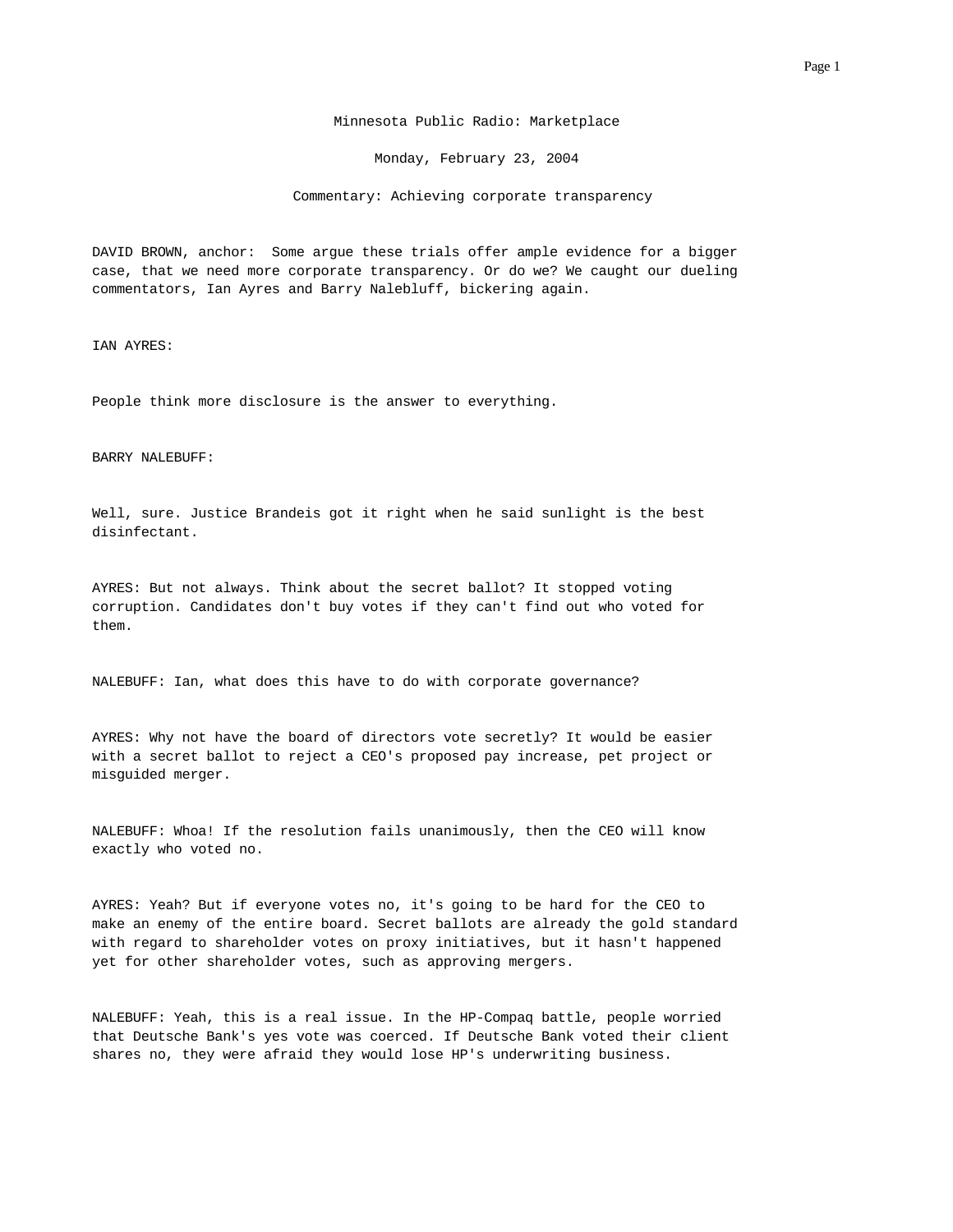AYRES: Barry, but we should take this further. We can also use secrecy to stop the problem of runaway CEO compensation. We should keep compensation consultants in the dark.

 NALEBUFF: Ian, now I'm in the dark. How could a compensation consultant not know who they're evaluating?

 AYRES: The trick is to have them evaluate a group of people all at once and then rank them. For example, to evaluate Michael Dell, you'd put him on a peer comparison list with Scott McNeely at Sun, Carly Fiorina at HP, maybe even Steve Jobs at Apple. The big point is that they can't all be ranked at the top of the list.

 NALEBUFF: I see, so most everyone wants to think that their CEO is above average, but the forced ranking means that half will have to end up below. But won't the company doing the ranking know who's hired them and thus be subtly or not-so-subtly influenced to put their employer near the top?

 AYRES: Barry, that's where lawyers come in. The compensation committee should get some law firm to hire the compensation consultants without telling them who the ultimate client is.

 NALEBUFF: Well, this is sounding like the way we test drugs. It's a double blind experiment. The person doing the evaluation doesn't know which patients got the drug and which got the placebo.

 AYRES: It's also the way we hire senior people here at Yale. Other professors are asked to rank the best people in the field without knowing which one is really under consideration for the appointment.

 NALEBUFF: Of course, the system can be gained through who you put on the comparison list.

 AYRES: That's not perfect, but with companies, the list would be large, and that makes it harder to game.

 NALEBUFF: So what do you think about this for you, Ian? You're often hired as an expert witness. Instead of being hired by a plaintiff or defendant, you could be hired by the court.

 AYRES: I'd prefer that. You know, I would like to think that I'm on the side of truth, but there's always pressure to please a client. Sometimes keeping people in the dark is the best way to keep them honest.